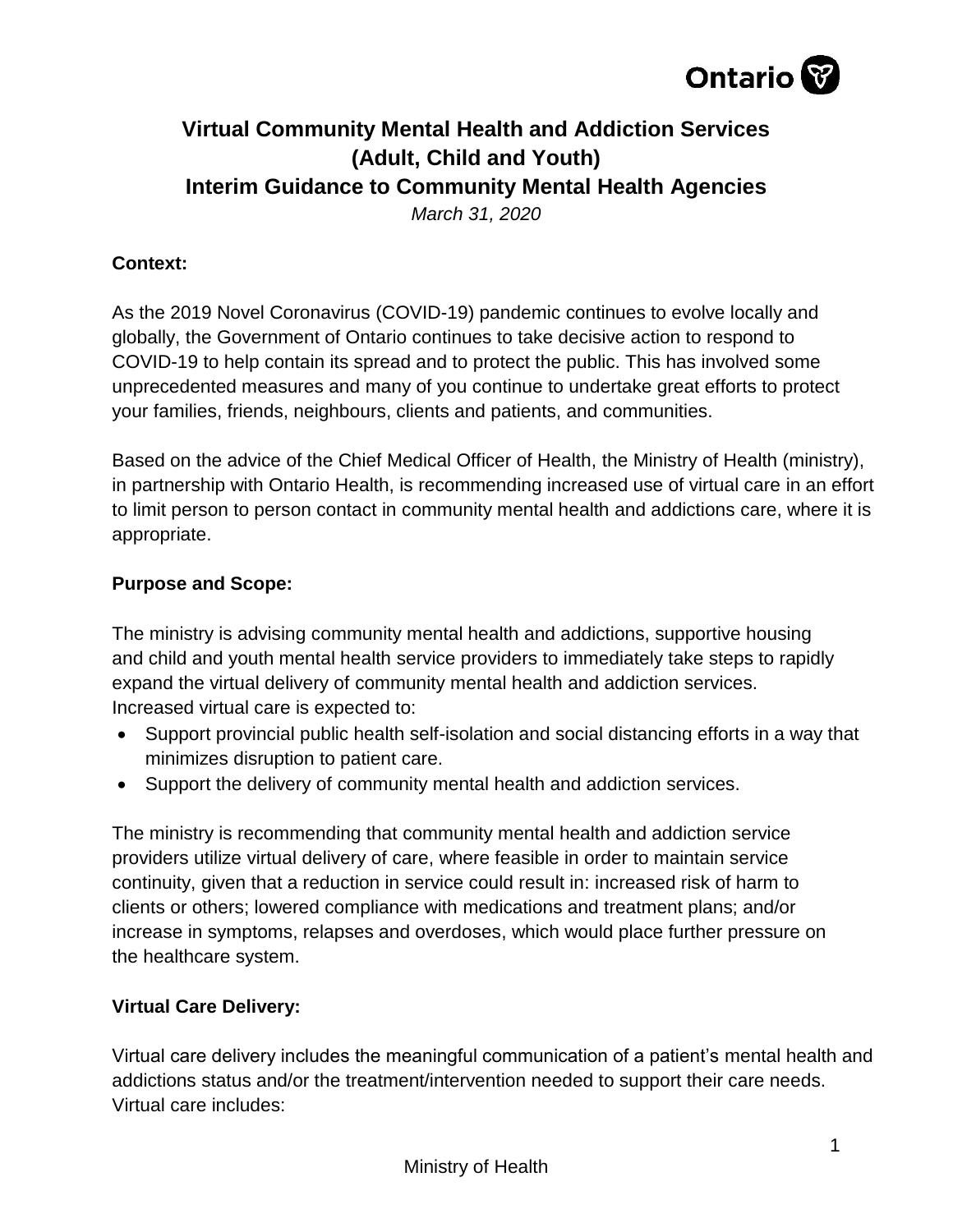

- Phone calls;
- Video conferencing;
- Secure messaging; and/or
- Remote monitoring.

Community mental health and addictions service providers should scale up existing, proven virtual care models where they exist.

## **Implementation:**

• **Technology:** Community mental health and addiction providers may leverage existing virtual care technologies, including those provided through the Ontario Telemedicine Network (OTN), to support virtually delivered care. Service providers would need to engage with their clients and caregivers to determine whether they could leverage clientowned devices to support virtual care.

To support virtually delivered care, individuals and organizations that are existing OTN members can sign up for an OTNhub account, which allows access to the secure OTN network from an individual's personal laptop or other compatible device through personal computer video-conferencing (PCVC). Community-based mental health and addictions service providers may sign up for an OTNhub account by doing the following (*See attached for more detailed instructions*):

- Physicians at organizations that currently have access to OTN can self-enroll individually to acquire access through the College of Physicians and Surgeons of Ontario's website.
- For non-physicians, organizations that are existing OTN members can onboard more PCVC users on behalf of their mental health professionals through self setup.

#### **Notes:**

- Individuals will require a ONE ID through eHealth in order to register for OTNHub/PCVC. Instructions for how to register for a ONE ID are attached. If providers continue to have questions, please reach out to Steve Mathew, Provincial Lead Mental health and Addictions at OTN by email at [smathew@otn.ca.](mailto:smathew@otn.ca)
- If more than fifty percent of your organization's total operating budget is provided by the Ministry of Health, your organization may qualify for additional OTNhub accounts/PCVC licenses at no extra charge to your organization. If your organization has multiple funding sources, you may add additional PCVC licenses at a cost of \$175 per license plus HST. Expenses for PCVC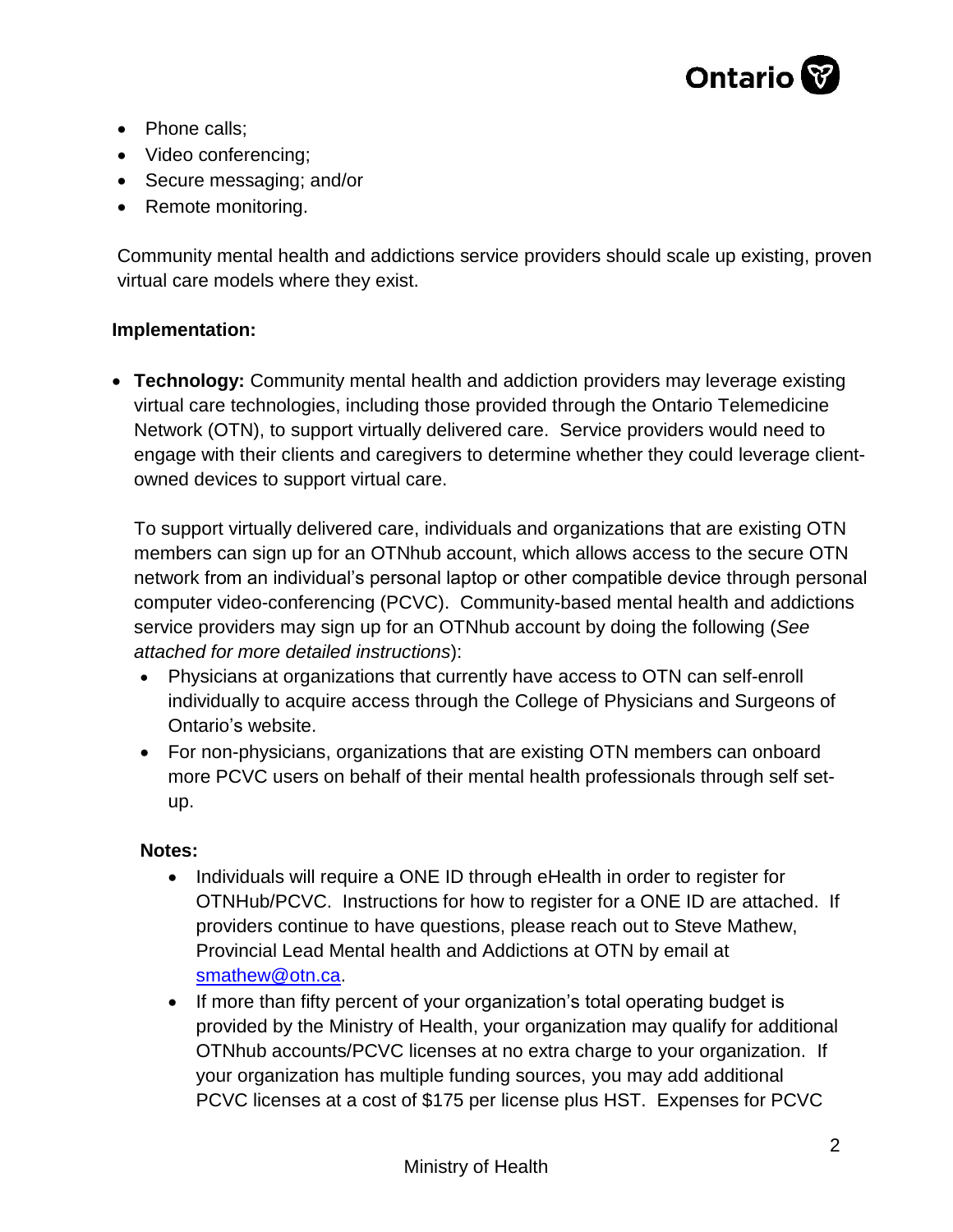

licenses, if applicable, should be tracked separately as part of your organization's COVID-19 related spending.

For the service providers that are not currently OTN members but require urgent access to telemedicine for counseling, follow up or other mental health and addictions services, please reach out to your ministry contact or Program Supervisor to request access.

In the interim for those service providers that do not currently have access to OTN, other virtual platforms are available to support virtually delivered care. As an example, OntarioMD and the Ontario Medical Association have created a list of tools that health care providers might consider in supporting clients during the COVID-19 pandemic, which may also be useful for mental health and addictions service providers (for more information use the following web link: [https://ontariomd.news/#\)](https://ontariomd.news/). Other platforms outside of this list, including zoom, are also available to organizations to deliver virtual care. All service providers are encouraged to contact vendors directly for product-specific questions.

The Child and Youth Tele-Mental Health Service also continues to be available to support service providers working with children, youth and families. The Tele-Mental Health Service provides publicly funded, community-based child and youth mental health service providers access to psychiatric consultation, via videoconferencing and without the need for a primary care referral. The Child and Youth Tele-Mental Health Service is also available for education and training seminars for community child and youth mental health professionals. Typically, the Child and Youth Tele-Mental Health Service is available for service providers in rural, remote and underserved communities and in limited urban settings, however, given the increased demand for virtual options for the delivery of mental health and addictions services, the Service will **temporarily be made available to any child and youth mental health service provider in the province**, including in urban settings. Note the Service will continue to be available only for children and youth at this time. Referral forms can be found on the SickKids TeleLink website using the following link: [http://www.sickkids.ca/tele-link/Referral-Forms/TeleMental-Health-](http://www.sickkids.ca/tele-link/Referral-Forms/TeleMental-Health-Services/TeleMental-Health-Referral-Forms.html)[Services/TeleMental-Health-Referral-Forms.html](http://www.sickkids.ca/tele-link/Referral-Forms/TeleMental-Health-Services/TeleMental-Health-Referral-Forms.html) (copy and paste the full link into your browser).

• **Privacy and consent:** Like all community mental health and addiction services, virtual delivery must continue to comply with consent and privacy requirements outlined in the *Personal Health Information Protection Act, 2004* (PHIPA) and the *Health Care Consent Act, 1996.* In situations where providers are working from home or other non-standard